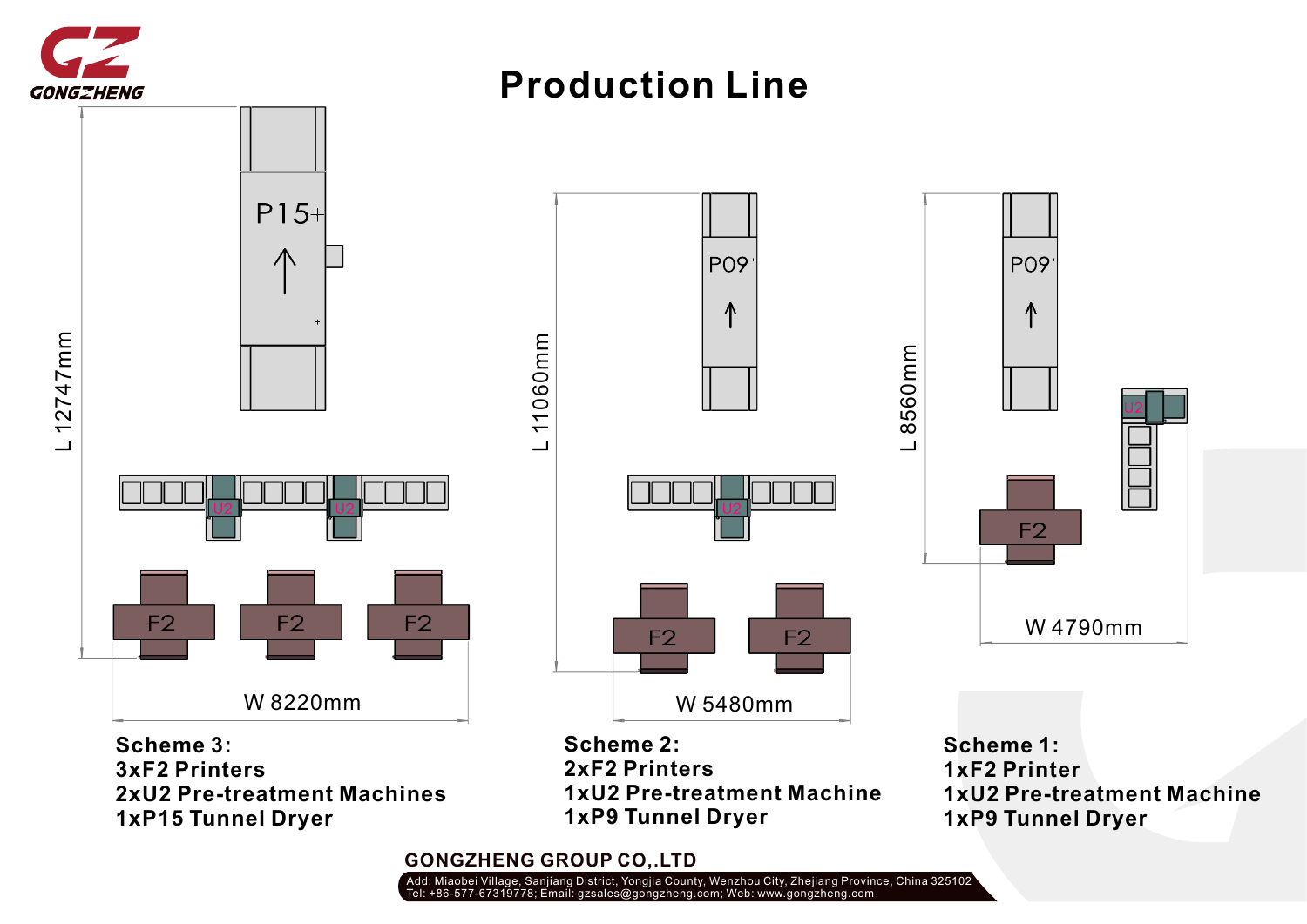

## **Pre-treatment Machine U2**



**GONGZHENG GROUP CO,.LTD**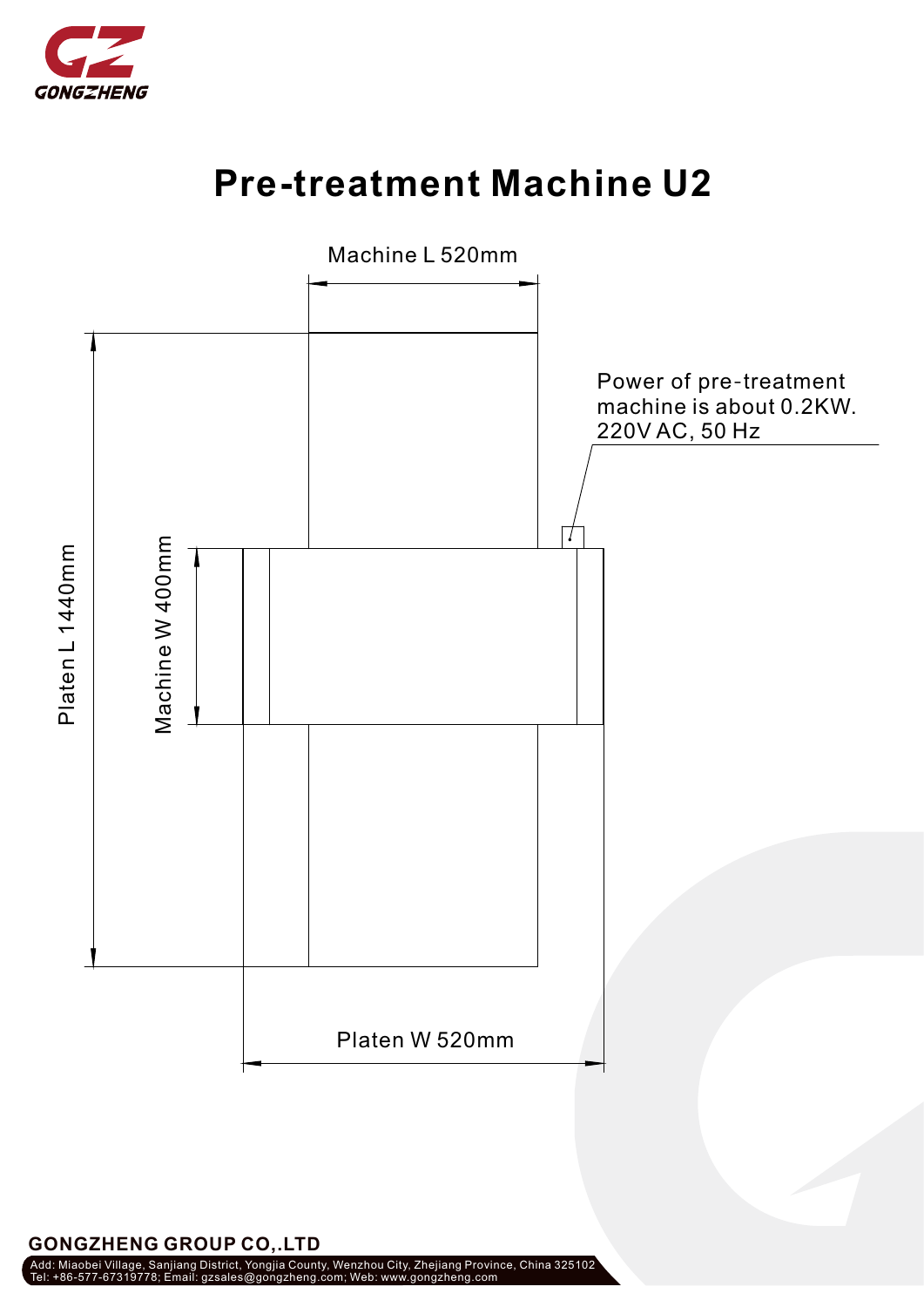

## **DTG Printer F2**



### **GONGZHENG GROUP CO,.LTD**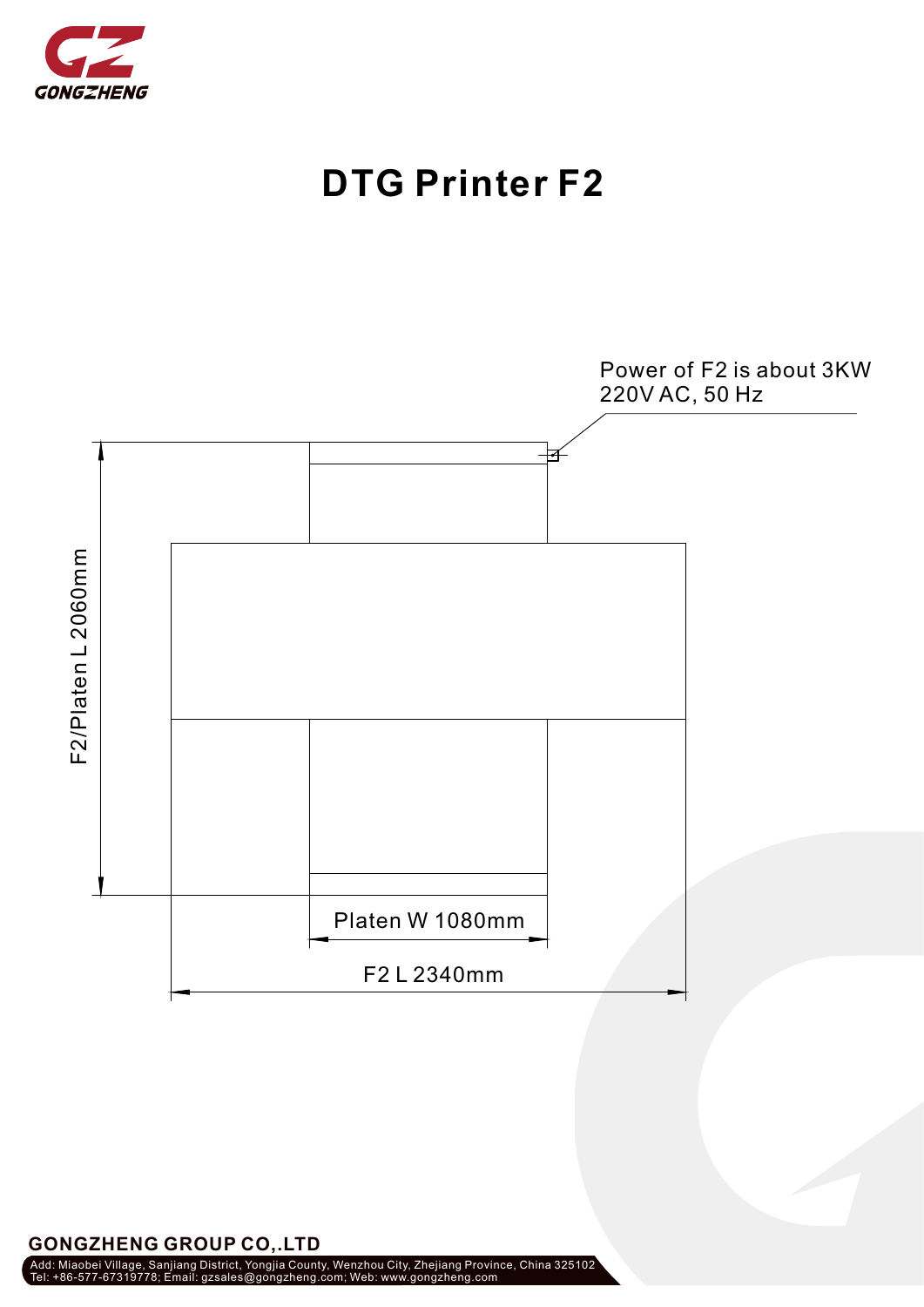





**GONGZHENG GROUP CO,.LTD**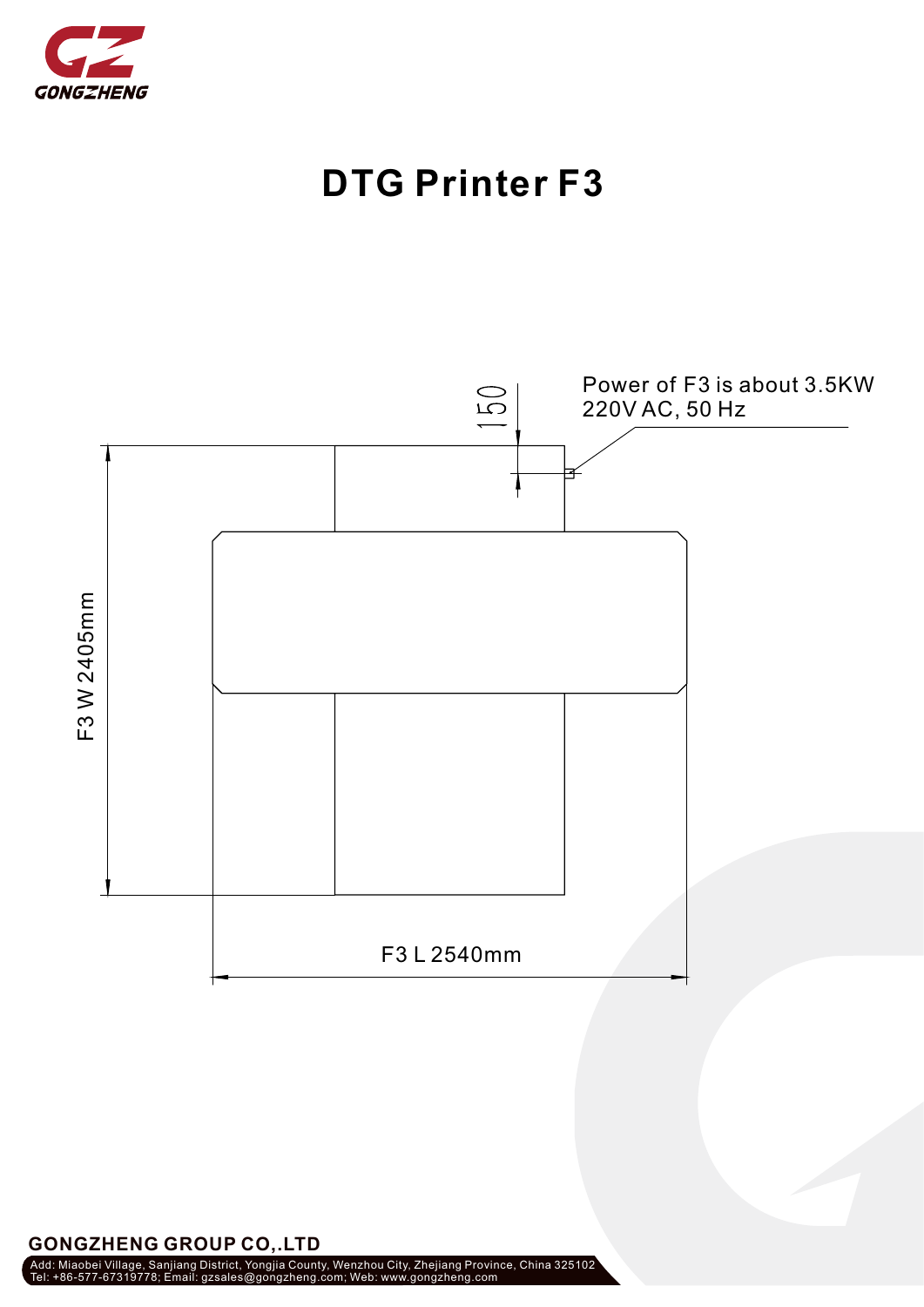

# **Tunnel Dryer P09**

Belt L 5000mm